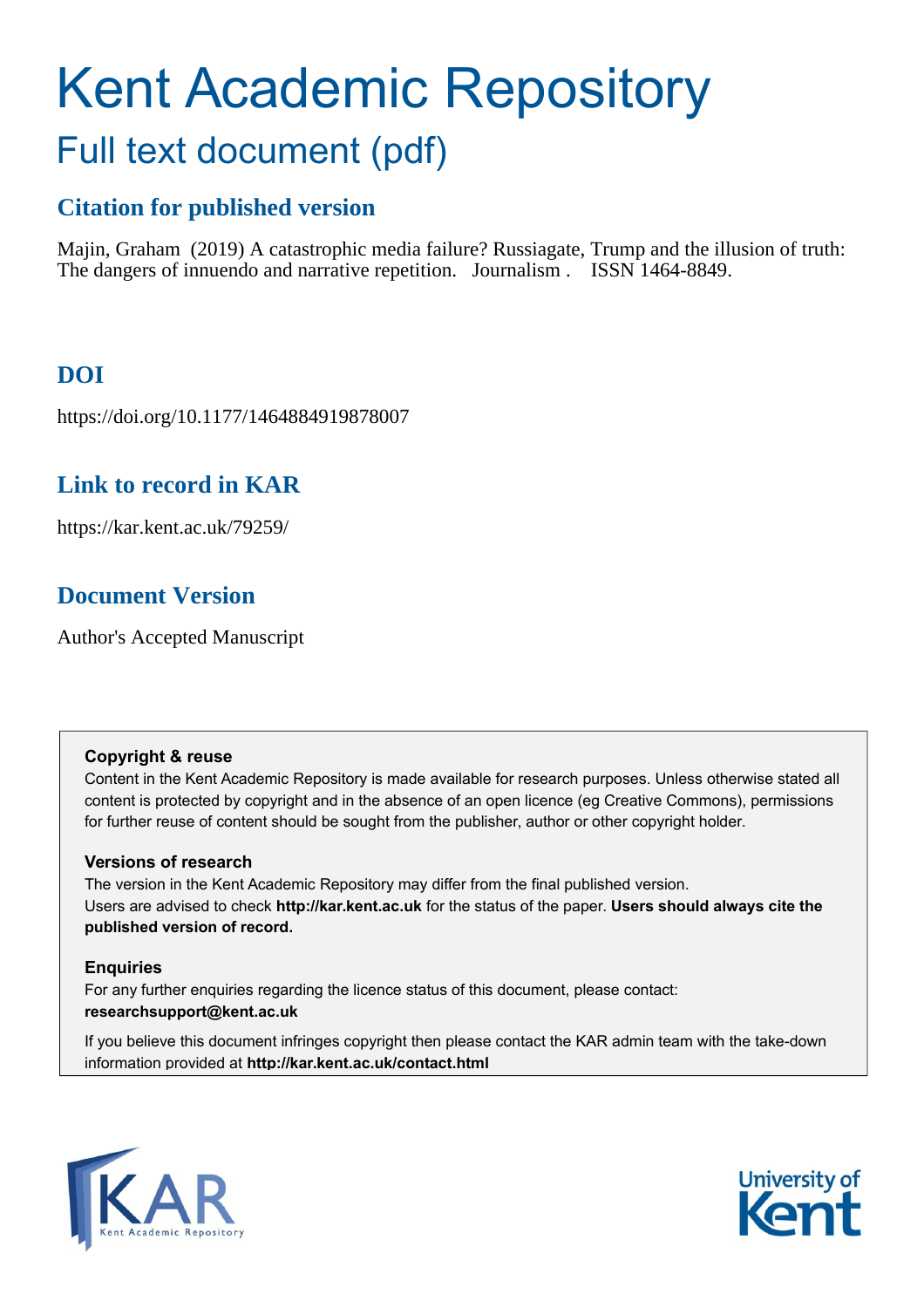**8780[07](http://crossmark.crossref.org/dialog/?doi=10.1177%2F1464884919878007&domain=pdf&date_stamp=2019-09-30)**JOU0010.1177/1464884919878007Journalism**Majin**

*Original Article*



**A catastrophic media failure? Russiagate, Trump and the illusion of truth: The dangers of innuendo and narrative repetition**

https://doi.org/10.1177/1464884919878007 DOI: 10.1177/1464884919878007 Journalism  $1 - 18$ © The Author(s) 2019 Article reuse guidelines: [sagepub.com/journals-permissions](https://uk.sagepub.com/en-gb/journals-permissions) [journals.sagepub.com/home/jou](https://journals.sagepub.com/home/jou)



# **Graham Majin**

University of Kent, UK

## **Abstract**

The journalistic coverage of Russiagate, between 2017 and March 2019, has been described as 'a catastrophic media failure'. Drawing on political and social psychology, this article seeks to enrich, and refresh, the familiar journalistic concepts of agendasetting, framing and priming by combining them under the heading of the 'news narrative'. Using this interdisciplinary approach to media effects theory, Russiagate is considered in terms of the Illusory Truth Effect and the Innuendo Effect. These effects hypothesise that the more audiences are exposed to information, the more likely they are to believe it – even when they are told that the information is unreliable. As a specific example, we focus on the stance taken by BBC News – which has an obligation to journalistic impartiality. We ask what implications arise from this analysis with regard to audience trust.

# **Keywords**

Agenda-setting, BBC, fake news, framing, illusory truth effect, innuendo, media effects, news narrative, priming, pseudo-facts, psychology, Russiagate, Trump

It was Napoleon, I believe, who said that there is only one figure in rhetoric of serious importance, namely, repetition. The thing affirmed comes by repetition to fix itself in the mind in such a way that it is accepted in the end as a demonstrated truth.

Gustave Le Bon, The Crowd. 1896, 2001.

**Corresponding author:** Graham Majin, Centre for Journalism, University of Kent, Chatham Maritime, Gillingham, Kent ME4 4AG, UK. Email: [glm30@kent.ac.uk](mailto:glm30@kent.ac.uk)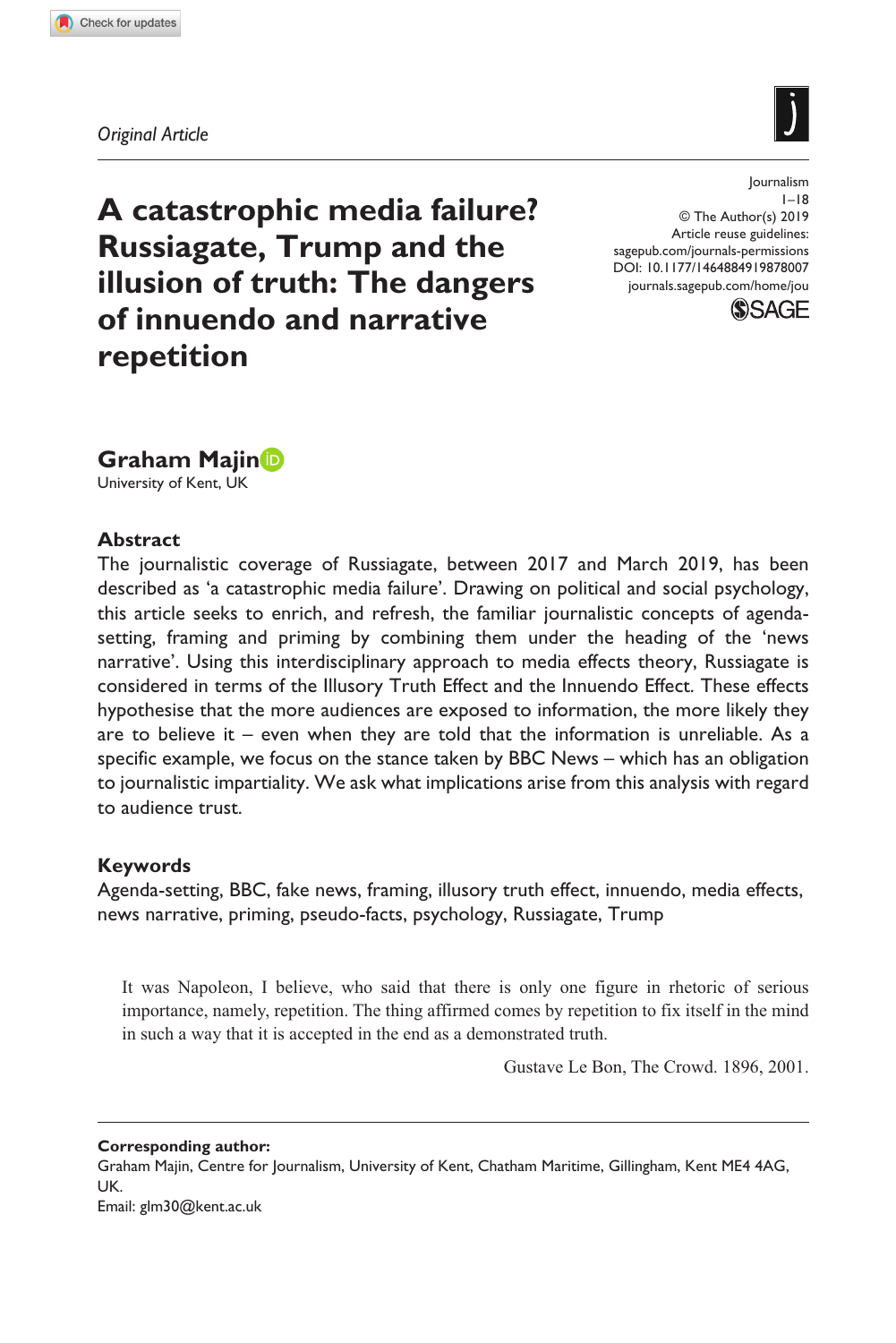## **Introduction**

We live in extraordinary times. For the past 2 years the President of the United States has been the subject of an enquiry which sought to establish whether or not he was an agent of the Russian state – whether or not he colluded with Russia in order to win the 2016 election. Each development, twist and turn of Robert Mueller's investigation was breathlessly reported by journalists around the world, as citizens waited for the verdict. In March this year came the denouement: there had been no collusion. In the Special Counsel's own words (Mueller, 2019): 'The evidence was not sufficient to charge that any member of the Trump Campaign conspired with representatives of the Russian government to interfere in the 2016 election' (p. 9). On a secondary matter, to what extent Trump had assisted, or obstructed, the enquiry, Mueller felt there was insufficient evidence to make a judgement. Thus Mueller (2019) 'did not draw ultimate conclusions about the President's conduct' (p. 182).

For scholars of journalism, the phenomenon of Russiagate poses a number of interesting questions. Some relate to the quality of the journalism we have witnessed, and the editorial decision-making processes of news organisations. For example, to what extent was coverage journalistically justified, salacious or politically partisan? In addition, what will the consequences of Russiagate be to audience trust? What are the mechanisms of media effects we have been witnessing? It is these latter questions that we will address here.

# **The chronology of Russiagate and the use of pseudo-facts**

How many thousands of hours of airtime, how many printed articles, journalistic books, blogs and social media posts have been devoted to Russiagate? They are probably beyond counting, which makes accurate quantitative analysis difficult. Searching Google for 'Trump Russia Collusion' on 31 March 2019 throws up 82,900 results in the news category alone, and more than 1.4million results on a web-wide search, but this is a crude imprecise measure.

The allegation that Trump had an improper relationship with the Russian state began circulating among journalists in late 2016, shortly after Trump won the presidential election. The allegations were contained in a dossier compiled by former British intelligence officer Christopher Steele, and funded by the Democrat party. However, although a number of details contained in the dossier were leaked to the mainstream media, little was initially published because the allegations were unsubstantiated, and professional journalists recognised them as hearsay. The situation changed explosively on 10 January 2017 when the news website Buzzfeed published pages from the dossier which had been leaked to them. Buzzfeed (Bensinger et al., 2017) admitted that the allegations were 'unverified, and potentially unverifiable' but explained that they were

Publishing the full document so that Americans can make up their own minds about allegations about the president-elect that have circulated at the highest levels of the US government.

How Americans were supposed to make up their own mind regarding 'unverifiable' accusations was not explained. Buzzfeed (Bensinger et al., 2017) placed the dossier online and quoted from it that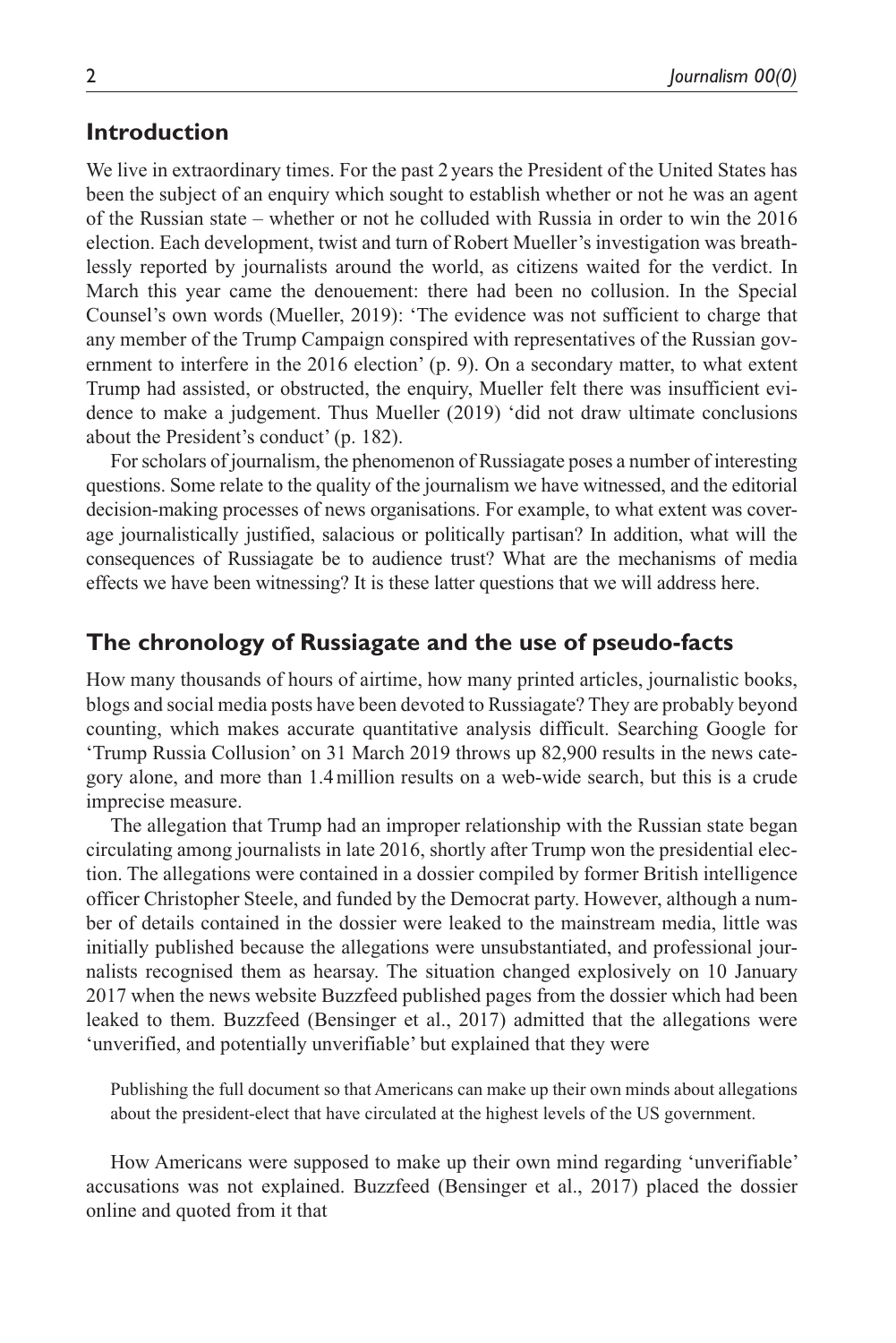Former top Russian intelligence officer claims FSB has compromised TRUMP through his activities in Moscow sufficiently to be able to blackmail him. According to several knowledgeable sources, his conduct in Moscow has included perverted sexual acts which have been arranged/monitored by the FSB.

After 11 January, with the story now in the public domain, the mainstream media felt increasingly justified in reporting allegations which they knew were unsupported by any confirmatory evidence. Often reports would come in the form of reporting the 'fact' that other news organisations had reported an unsubstantiated allegation. I will refer to this journalistic technique as generating 'pseudo-facts'. Pseudo-facts therefore allow a news organisation to circumvent journalistic norms of checking and objectivity. This technique enables a news organisation to report something for which they lack any evidence, because they can claim they are only reporting someone else's report. Thus, for example, in the United Kingdom, the *Daily Mirror* reported (Robson and Sassoon, 2017):

Donald Trump arranged for a group of prostitutes to urinate on the Moscow hotel bed where the Obamas had slept, according to sensational reports in the US. The President-elect engaged in 'perverted conduct' because he 'hates Barack and Michelle Obama, it is claimed. The lurid detail is contained in a dossier allegedly written by a retired British MI6 spy for Trump's political opponents.

*The Mirror* added the qualifier, 'None of the claims have been independently verified'.

The danger with pseudo-facts is that the audience tends only to hear the allegation. The audience also notes that the allegation is being reported by a trustworthy, reputable news source as if it were fact. The qualification is not heard. This is because, as we will see, the way audiences read (decode) media messages is largely determined by powerful psychological mechanisms. What journalists say, is neither the same as what audiences hear, nor what they understand.

Mainstream news organisations, such as the BBC, now felt the story was fair game. For example, BBC's Paul Wood (2017), on 12 January, revealed that he had known about the dossier allegations in late 2016, but the BBC had refused to report them. However, now that Buzzfeed had published the material, the BBC felt it could. Why it was now judged editorially acceptable to publish the accusations, when only hours before they had been viewed as dangerously unreliable, was not explained:

The Washington political research company that commissioned his report showed it to me during the final week of the election campaign. The BBC decided not to use it then, for the very good reason that without seeing the tape – if it exists – we could not know if the claims were true. The detail of the allegations were certainly lurid. The entire series of reports has now been posted by BuzzFeed.

Publication of the allegations opened the floodgates to a deluge of comment, opinion and speculation. If the allegations were true, then what, journalists wondered, might also be true? For example, *The New York Times*, in an op ed entitled 'Donald Trump: Kremlin Employee of the Month?', speculated that Trump might be a Russian agent and asked its readers (Kristof, 2017a), 'Is our new president a Russian poodle?'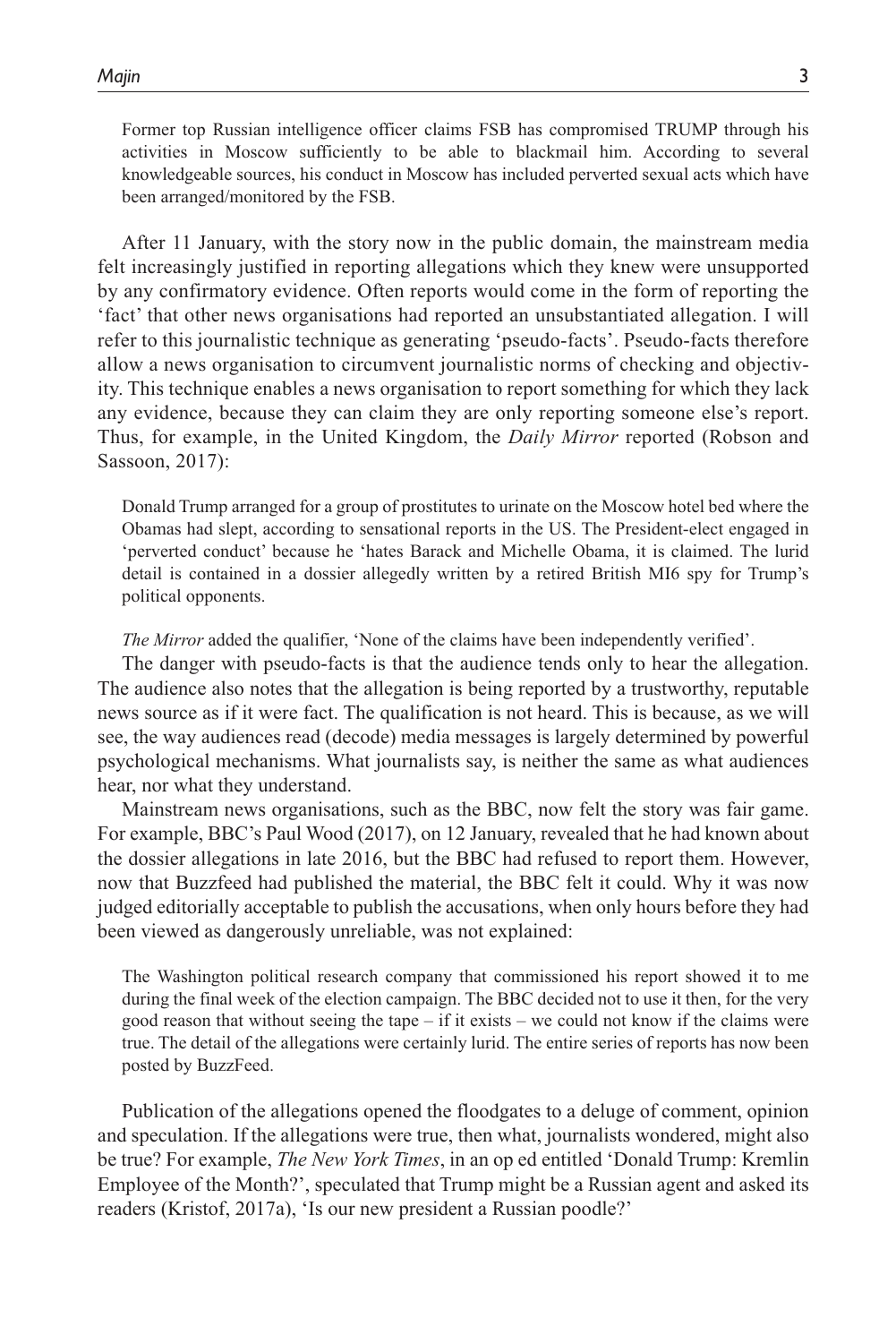While, a few weeks later, the paper was grimly opining (Kristof, 2017b), 'There's a Smell of Treason in the Air'. Nicholas Kristof told readers that if it was true that Trump had

Colluded with a foreign power so as to win an election. To me that would amount to treason.

The next significant development was the appointment, on 17 May, of Special Counsel Robert Mueller to investigate the allegations. In a wide-ranging brief, Mueller was authorised, by the acting Attorney General Rod Rosenstein (2017) to investigate

Any links and/or coordination between the Russian government and individuals associated with the campaign of President Donald Trump; and (ii) any matters that arose or may arise directly from the investigation.

The appointment of Mueller brought much needed legitimacy to the reportage. The media could henceforth justify repeating the accusations of Russian-Trump collusion in the context of genuine facts arising from the enquiry. For example, a number of individuals with links to Trump were arrested and prosecuted during the course of the enquiry. One of them, Michael Cohen, Trump's former personal lawyer, was sentenced to 3years in prison for tax evasion, making false statements to financial institutions, illegal campaign contributions and making false statements to Congress. However Cohen's crimes, however reprehensible, were peripheral to the central issue of Trump and Russia. Cohen was prosecuted because his misdeeds arose incidentally from the investigation. What is noteworthy to scholars of journalism is that the media reporting frequently obscured this distinction. For example, BBC News reported that (Zurcher, 2018a)

Cohen is the first member of Mr Trump's inner circle to be jailed over the special counsel's inquiry into alleged Russian meddling in the 2016 election.

Because of the way the BBC's story is written, the audience is likely to hear something quite different, namely that 'Cohen is the first member of Trump's circle to be jailed *for* Russian meddling'. Having sketched the factual landscape, let us consider how these psychological processes function.

# **The theoretical framework**

Media effects, how journalistic messages are processed by the 'black box of the human mind' are central to, and underpin, any discussion of journalism. Despite this, it may be argued that the psychological mechanisms involved are poorly understood. As journalism scholars Seth Geiger and John Newhagen observed in 1993,

Understanding how individuals process messages is central to any comprehensive theory of Communication. As self-evident as the statement may seem, the conceptualization and measurement of mass media effects have generally ignored message processing issues. (p. 42)

Geiger and Newhagen's call to arms prompted a boom in research into how audiences read the messages of journalism. By 2003, Annie Lang (2003) could note that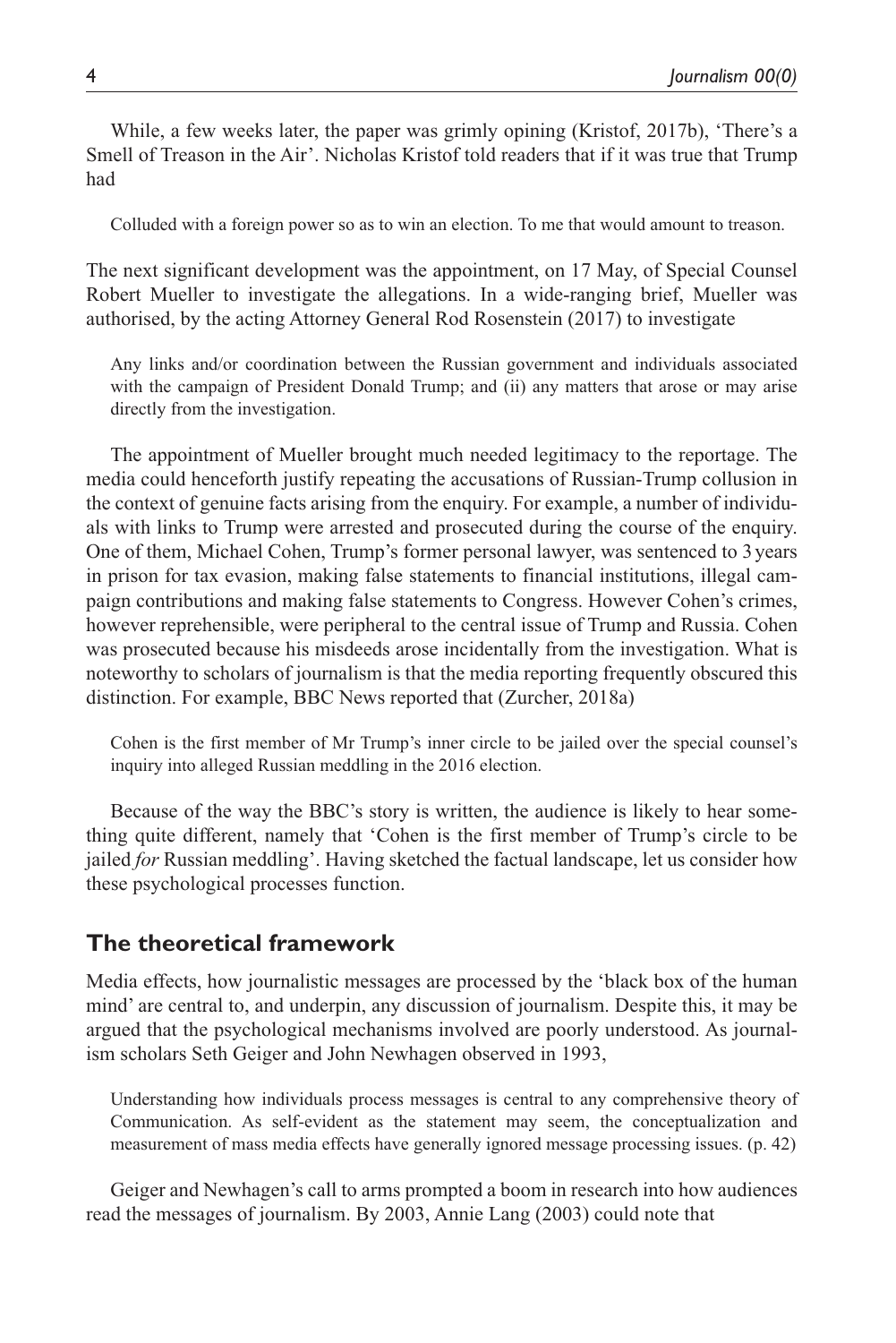A number of new theories have developed recently that attempt to explain media and their impacts through psychological models and processes.

This process continues to evolve. For example, contemporary Journalism Studies has begun to embrace elements of cognitive psychology under the soubriquet of the emotional, or affective turn. This move, which is rapidly gaining traction through the work of scholars such as Zizi Papacharissi (2015) and Karin Wahl-Jorgensen (2018), borrows from the work of psychologists who, in the past decade, have become more focused on the role of emotion in human cognition. Thus, as the psychologist Susanna Stone (2014: 374) observes, the emotional turn in the social sciences is, in reality, a cognitive turn, because it reflects a pre-existing trend in psychology. There is therefore a rich academic literature in cognitive, social and political psychology which is available to scholars of journalism.

# **An ambiguous triptych – Agenda-setting, framing and priming**

Let us begin by recognising a familiar triptych of theoretical concepts: agenda-setting, framing and priming. I shall argue that, although this family of ideas is well established it suffers from conceptual overlap. In other words the concepts, though entirely sound, have become victims of their own success. Consequently, I shall argue for a simpler, umbrella concept – the news narrative.

Agenda-setting theory was pioneered by the journalists and academics, Maxwell McCoombs and Donald Shaw. McCombs and Shaw studied US presidential campaigns during the 1960s and 1970s and noted the relationship between the issues most discussed by the media, and the issues voters said were most important. McCombs and Shaw concluded that journalism has the power to define the boundaries of the conversations by setting the agenda. As McCombs (2003) explains,

The power of the news media to set a nation's agenda, to focus public attention on a few key public issues, is an immense and well-documented influence. Not only do people acquire factual information about public affairs from the news media, readers and viewers also learn how much importance to attach to a topic on the basis of the emphasis placed on it in the news. (p. 1)

As the American political academic Bernard Cohen (1963) famously summarised,

The press may not be successful much of the time in telling people what to think, but it is stunningly successful in telling its readers what to think about. (p. 13)

There is a large body of academic literature dealing with agenda-setting theory. For example, Wayne Wanta and Mariam Alkazemi (Wanta, 2017: 1) describe how agendasetting theory has 'been the focus of hundreds of studies over the years', has evolved into six distinct branches of academic enquiry and remains extremely influential.

The concept of journalistic framing is identified with the work of the social psychologist Erving Goffman and his 1974 book *Frame Analysis. An Essay on the Organization*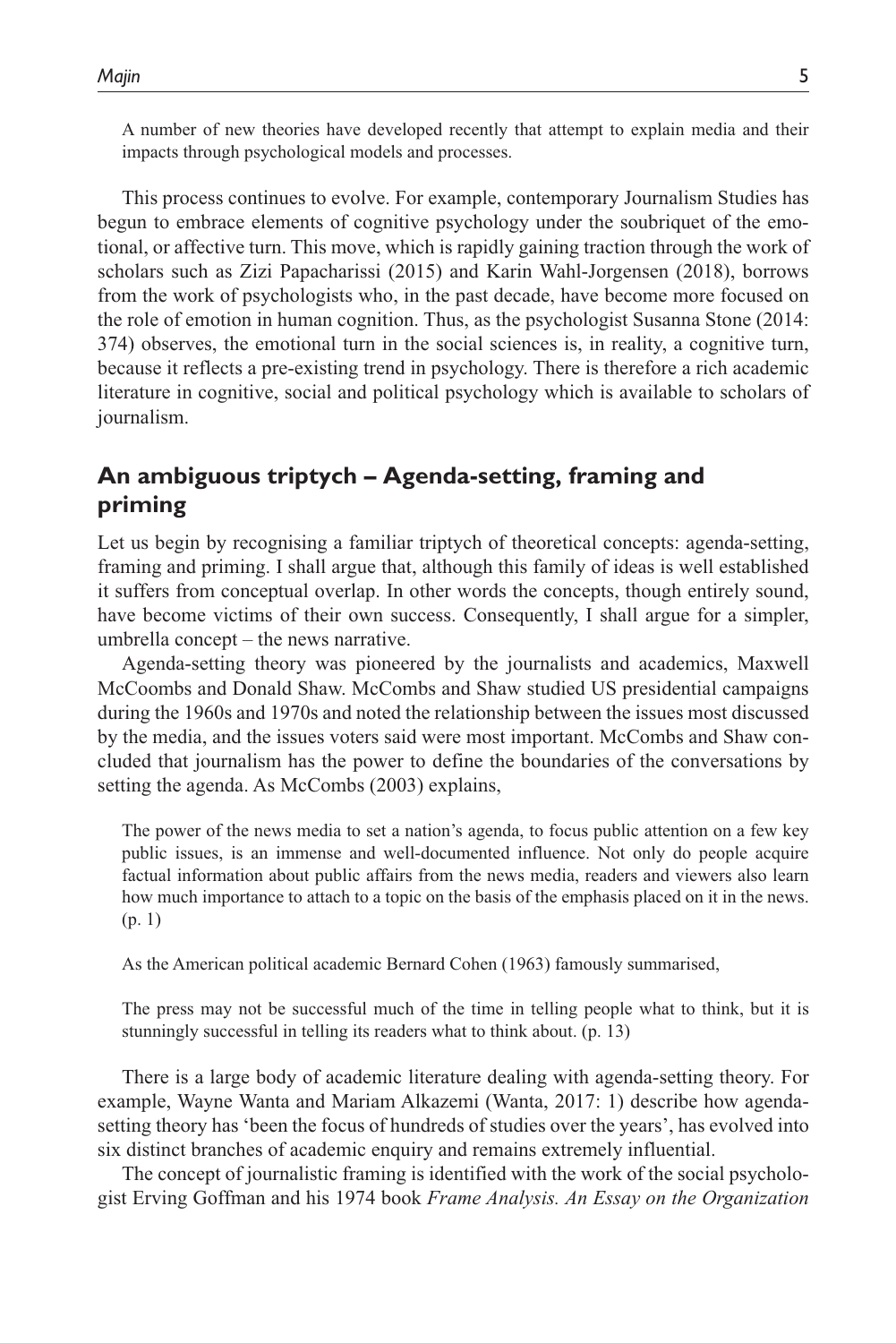*of Experience.* Goffman saw frames and frameworks as cognitive tools which have evolved to help people deal with the 'astoundingly complex' world. Thus, complex events are simplified into easy-to-understand 'schemata of interpretation' and into easyto-understand frames of reference.

The influential journalism scholar Gaye Tuchman (1978: ix) borrowed from Goffman and argued that journalists construct reality for audiences by controlling, or setting, 'The frame in which citizens discuss public events'. The success and popularity of media framing theory was such that by 1993 the media scholar Robert Entman (1993) could note with dismay that framing theory had become an ambiguous and 'scattered conceptualization':

A literature review suggests that framing is often defined casually, with much left to an assumed tacit understanding of reader and researcher. (p. 52)

Tenyears later, framing theory had evolved in complexity, such that the theorist Bertram Scheufele (2004: 402) could summarise,

Several definitions of 'frame' and 'framing' share a number of assumptions. Frames are seen as patterns of interpretation through which people classify information in order to handle it efficiently.

Priming, the third concept in the triptych, was formulated in a 1982 paper by the political scientist Shanto Iyengar and his colleagues. Iyengar et al. (1982) admitted that the concept of priming was 'very close' to that of agenda-setting:

By attending to some problems and ignoring others, media may also alter the standards by which people evaluate government. We call this 'priming'. (p. 849)

During the 1980s and 1990s, the concept of priming stimulated an extensive body of academic literature. For example, the journalist and academic David Domke and his colleagues, saw priming effects as functioning like a modern morality play. They argued that priming creates heroes and villains, and influences audience perception of the moral and ethical qualities of political actors. Thus, journalism (Domke, 1998: 55) primes audiences to idolise or demonise:

Primarily conceived in terms of morals and rights, [priming] is likely among certain voters to activate thoughts which then may be applied in evaluating components of a candidate's integrity such as morality, decency, and compassion.

The problem with this triptych of concepts is then, not that they are flawed, but rather that they overlap in confusing ways. Each label refers to a large body of ideas, some of which complement one another and some of which do not. The communications scholar Dietram Scheufele (1999: 103) summarises the conceptual confusion wrought by differences in labelling and categorisation:

Studies have operationalized framing in combination with other concepts such as agenda setting or priming. More recently, McCombs et al. (1997, 2009) suggested that not only are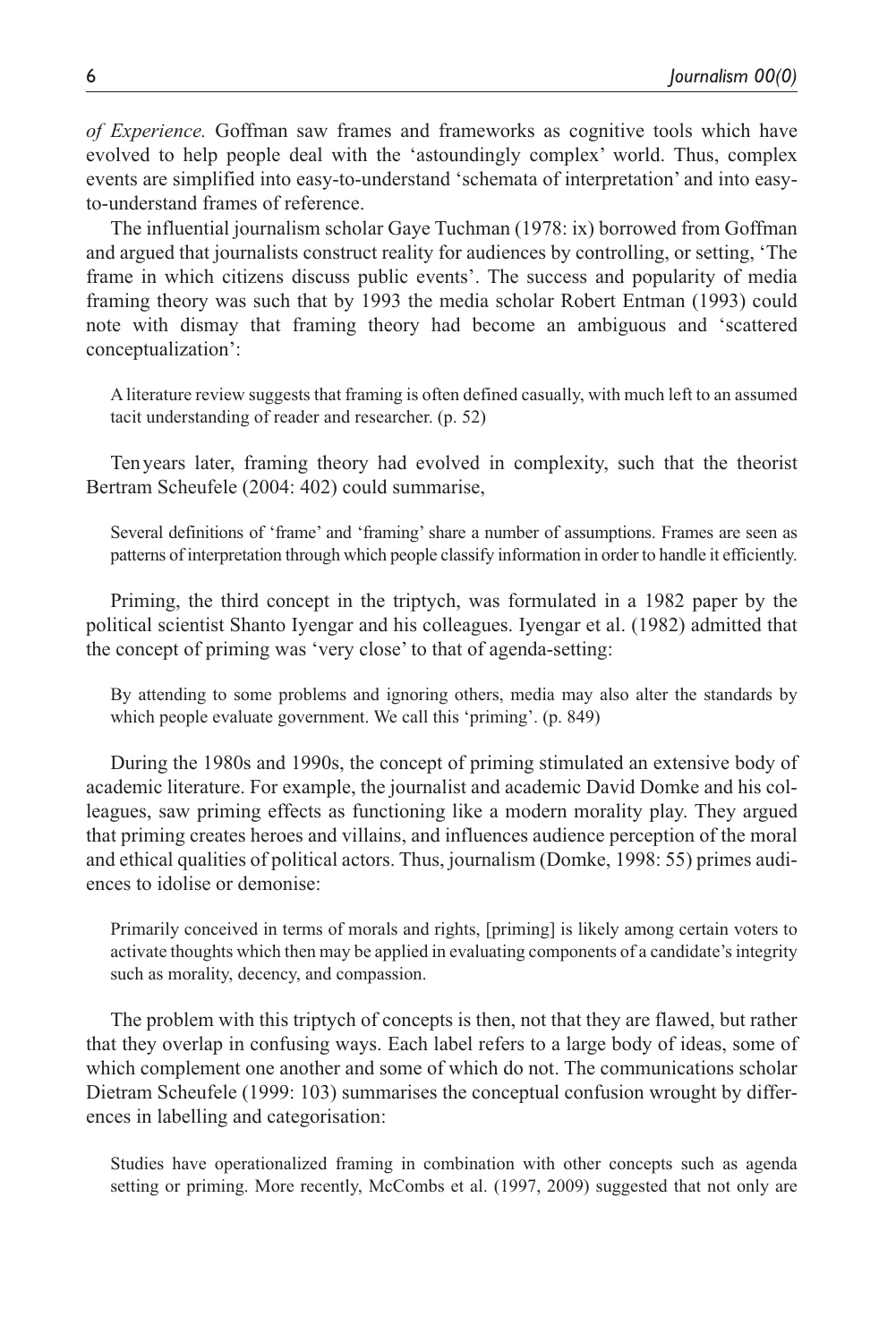agenda setting and framing effects related, framing is, in fact, an extension of agenda setting . . . other studies have referred to agenda setting, priming, and framing without differentiation.

Because of the conceptual confusion and denseness that surrounds the triptych and its component ideas, I propose a simpler formula which I will refer to as the news narrative.

## **The news narrative**

The concept of the news narrative is curiously understudied in academic journalism. This is partly because of the historic dominance of the triptych, and also perhaps because of a historic aversion to the concept of the 'grand narrative' or meta-narrative (Lyotard, 1979). It is unsurprising that scholars have recently attempted to escape the conceptual maze by seeking a simpler, streamlined concept. For example, attempts have been made by Buozis and Creech (2018) and Mihelj et al. (2009) to re-establish the news narrative in academic journalism. So far these attempts have been bedevilled by conceptual ambiguities of their own. Typically the phrase 'narrative' carries intellectual baggage from the genre of narrative journalism, and thus from literary theory (which unhelpfully erases the distinction between fiction and non-fiction). Hence, Mihelj and her colleagues understand the word as having literary theoretical inflections:

Although the presence of narrative structures outside of fiction continues to arouse suspicion, few would disagree with the description of journalists as 'professional story-tellers of our age'.

However, although the news narrative may be unfamiliar to scholars of journalism, the concept is well established in other disciplines. For example, the political scientist Andrei Tsygankov sees the news narrative as transforming complex reality into an easy-to-understand pantomime with a cast of heroes and villains. Tsygankov (2017) argues that Russia is frequently portrayed by Western journalists as a sinister 'neo-Soviet autocracy', noting (p. 21) it has been 'long established' that 'the media play important social functions validating, developing, or challenging various collectively held myths, prejudices and stereotypes'.

The scholar of international relations, Alister Miskimmon and his colleagues see narratives, not simply as stories, but as nested, complex structures of explanation; a 'spectrum of persuasion'. Thus, individual narratives are convincing in so far as they fit the preexisting, bigger picture. Contesting a strategic narrative successfully involves offering an alternative, plausible world view which exposes the opponent's narratives as mistaken, dishonest or fraudulent. Actors are therefore playing a game of power for high stakes. The battle of the narratives is, ultimately, a clash of views about how the world works, and about our many, long-held, comfortable assumptions. As Miskimmon (2014) puts it,

Strategic narrative contestation may not simply be a matter of the elimination or subjugation of a rival's narrative, but the destruction of the conditions that make alternative narratives plausible, communicable, and intelligible. (p. 103)

I propose therefore that the concept of the news narrative referred to here will be intentionally flexible and non-technical. It does not replace, nor make obsolete, the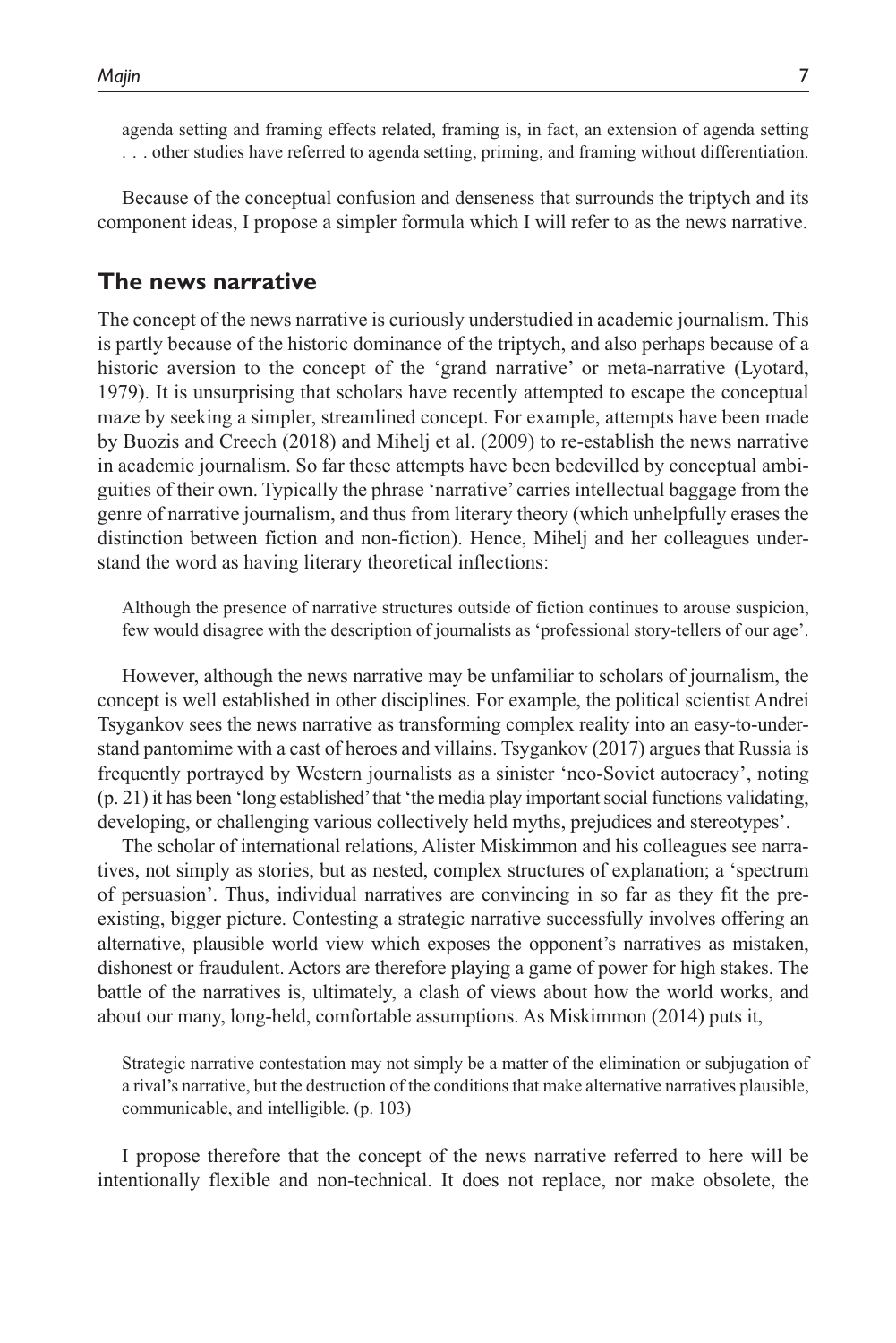triptych. In the taxonomy of media effects, it sits above them; just as the word 'primate' it is a label for a taxon. Hence, in zoology, one may refer to the inclusive group of 'primates', without having to deal, for example, with the molecular differences between Sumatran and Bornean orangutans.

An essential feature of the news narrative is that it refers to a process of cause and effect. It may not be explicitly stated, but is always implied. This chain of causation is implied when we ask *why* has something happened, or when we ask what will the consequences of certain events be. The news narrative is therefore always essentially explanatory. Thus a news narrative is a one-stop shop, an epistemic shortcut, which conveys a bundle of different things. Typically a news narrative tells us, 'These are the facts, this is what they mean (how they fit together), this is why things are happening, this is what will probably happen next, and this is what you should think or do (the conclusion you should draw from the facts and the process of cause and effect)'.

The attraction of this formulation is that it allows us to disengage from the technical peculiarities of the triptych, and allows us to view the whole, emergent phenomena. This methodological approach is not dissimilar to that of the communication scholar Zizi Papacharissi, who sees media narratives as, 'a way for citizens to feel their way into a story'. Thus, Papacharissi (2015) refers to the 'chant' of the narrative – a cognitive brew made out of many complex, interacting ingredients. The chant

Resembled the chorus in a Greek tragedy, typically tasked with repeating the same word or phrase over and over again, for emphasis, and to drive the main point home. The collective chorus . . . produced a narrative that blended news, fact, drama and opinion into one, to the point where telling one from the other was impossible and doing so missed the point.

Having established this broad concept of a media narrative, I want to (cautiously) flavour it with two important psychological concepts.

# **The illusory truth effect and the innuendo effect**

The illusory truth effect is associated with the work of the psychologist Lynn Hasher and her colleagues. Hasher's research noted that people remember things that are often repeated, to which she added the insight that people also *believe* what is repeated to them. There is a relationship to the number of times a statement is repeated and how true it is perceived to be. Surprisingly, according to experimenters, even when people are told that their beliefs are founded on unreliable information, this does not alter the strength of their belief. As Hasher (1977) explained,

Humans are profoundly sensitive to frequency . . . That is, the more often you hear that 50,000 people live in Greenland, even if you do so in contexts that are explicitly ambiguous or equivocal, the more certain you will become that indeed they do. (p. 108)

Following Hasher, the psychologists Lena Nadarevics and Edgar Erdfelder (Nadarevic, 2014) point out that the effect has 'important practical implications', not just for journalism, but also for 'political campaigns and marketing strategies' (p. 75).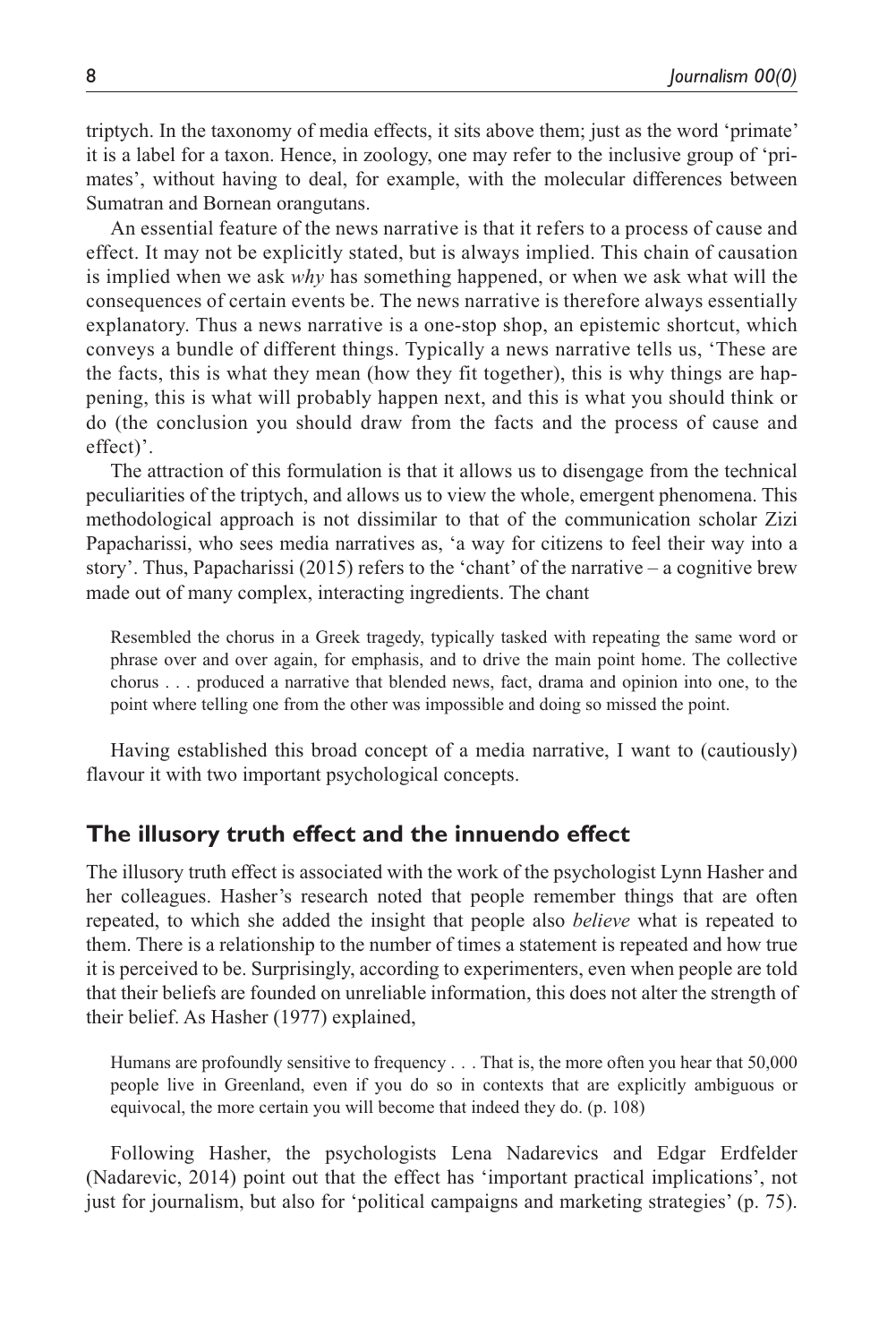According to the psychologist Lisa Fazio and her colleagues (2015), the illusory truth effect is best understood as a cognitive shortcut, an evolved heuristic response to uncertainty and complexity. In other words, it is easier and less effortful for us to trust the wisdom of the crowd (what is often heard), than to attempt to research something ourselves independently:

Inferring truth from fluency often proves to be an accurate and cognitively inexpensive strategy, making it reasonable that people sometimes apply this heuristic without searching for knowledge. (p. 1000)

In a paper entitled *Fake news – Incorrect, but Hard to Correct*, the psychologists, Jonas De Keersmaecker and Arne Roets (2017: 110) note that 'the influence of incorrect information cannot simply be undone by pointing out that this information was incorrect'. It is the epistemic weight of repetition that tips the scales in its favour.

## **No smoke without fire – The innuendo effect**

The final piece of the cognitive jigsaw we will consider is referred to by psychologists as the innuendo effect. The innuendo effect is particularly relevant to journalism. Indeed, much of the original research on innuendo focused on reputational damage produced by journalism.

The social psychologist Daniel Wegner (1984) defines innuendo as 'A statement about something combined with a qualifier about the statement' (p. 694). Wenger's research discovered that the innuendo effect is very powerful, and that 'people are remarkably insensitive to innuendo qualifiers'.

The use of innuendo by journalists is widespread. In tabloid journalism it might take the form of a sensational headline (say about a celebrity), followed by gossip and speculation, and then, at the end of the story, a brief denial or qualifier. The example (above) of the *Daily Mirror's* report on Trump cavorting with Russian prostitutes might be considered a good example. The innuendo effect means that audiences will often believe the allegation and ignore the qualifier. However, the news organisation can plead that it has treated the subject of the innuendo fairly (and protect itself from libel) because it added a qualifier.

In another paper, Wenger and his colleagues (1981: 823) hypothesised that the qualifier, on certain occasions, can even *add* to the power of the innuendo. This is because audiences might interpret the qualifier as an act of generosity, as if the journalist was trying to find something nice to say about an irredeemable villain:

A qualifier seen as an act of benevolence on the part of the reporter, for example, should lead to greater innuendo effects than one seen as an act of self-protection against charges of libel.

The psychologist Daniel Gilbert and his colleagues argue that the innuendo effect should be seen in terms of the manipulation of audience belief. They argue (Gilbert et al., 1993: 231) that the mere act of reading and understanding an allegation necessarily involves also believing it. It is impossible therefore to read an allegation without triggering mental processes of belief: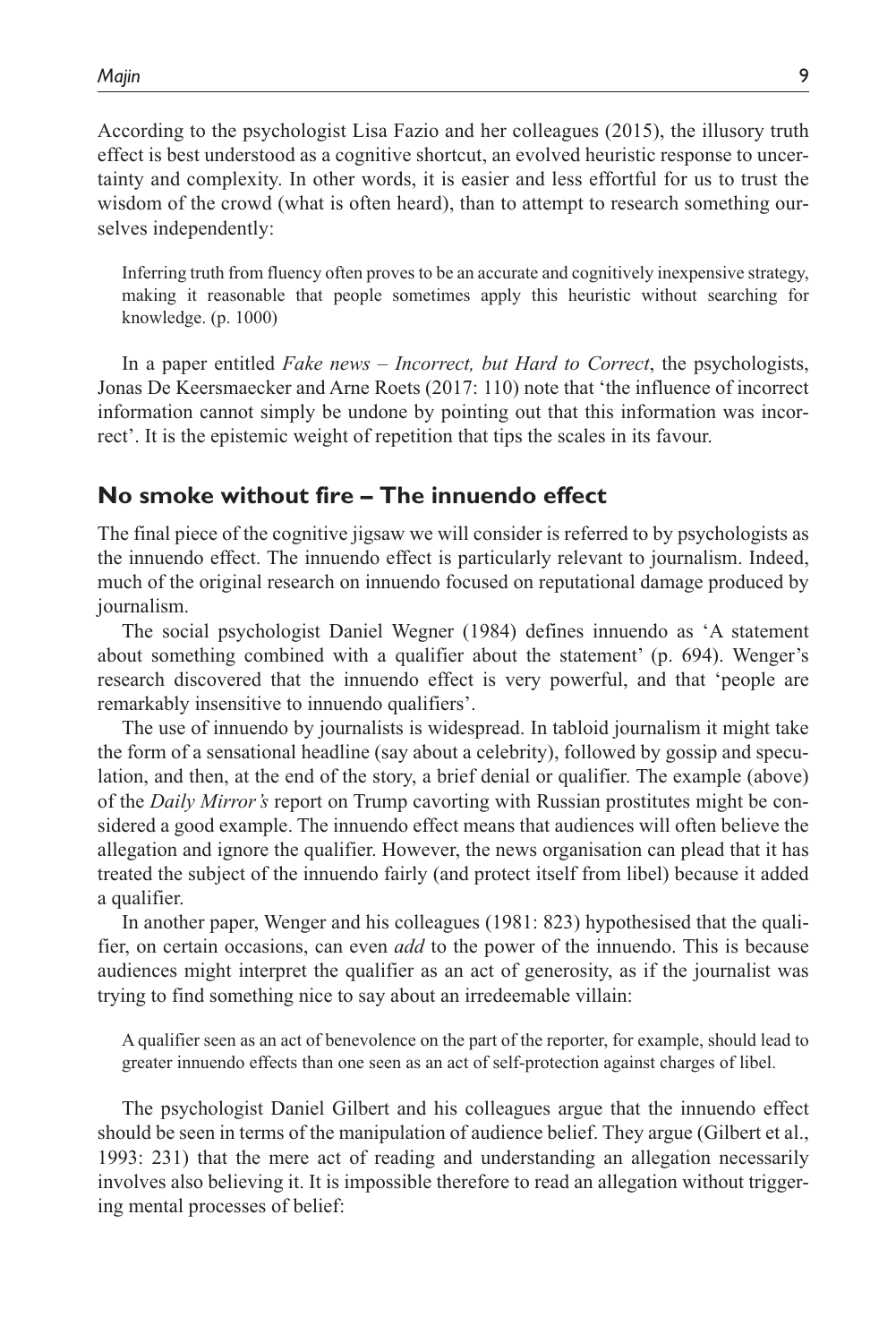A denial is both an assertion and its negation, and the act of understanding the assertion includes a belief in the very thing that is being negated or denied.

The psychologist David Bell (1997) refers to 'venomous innuendo' in which the motive is to 'smear the target of the innuendo' while disguising the intention behind a mask of truth-seeking, while other studies, such as Kervyn et al. (2012), stress the importance of context, that is, *how* information is presented. In other words, it is the totality of how a media message is constructed that counts, not merely the literal meaning of the words used. The effect is like talking to a friend about a mutual acquaintance, and accompanying a seemingly positive statement with a knowing look. In such a case, a comment like 'I think Jane is a really genuine, kind person' can convey precisely the opposite meaning. It is the context in which language is used (the look and tone of voice) that expresses irony and insincerity. As the British linguist Deirdre Wilson (2017) explains,

A conclusion [is] deducible from the input and the context together, but from neither input nor context alone.

In the same way, a news report describing how Donald Trump cavorted with Russian prostitutes, followed by the qualifier 'this is unverified' will often lead audiences to understand that the qualifier is not sincerely meant. Just as if it has been delivered with a knowing look, a nod and a wink. This becomes clearer if we consider the fact that no news organisation would ever publish a headline stating, 'The following story is unverified gossip and probably not true'. The implication being that audiences will assume the news organisation *believes* the story to be true, and intends it to be believed. Consequently, the audience will infer that the qualifier is meant to be ignored. Let us now climb back over the interdisciplinary fence from social and political psychology, to Journalism Studies.

# **Russiagate – Power without responsibility?**

Two days after news broke that Trump was not guilty of collusion with Russia, *The Wall Street Journal's* Sean Davis (2019) reflected, under the headline 'A Catastrophic Media Failure':

Robert Mueller's investigation is over, but questions still abound. Not about collusion, Russian interference or obstruction of justice, but about the leading lights of journalism who managed to get the story so wrong, and for so long.

In terms of the analysis offered here, Davis is arguing that, between January 2017 and March 2019, the media promoted the narrative that President Trump was an agent of the Russian state. Audiences were led to believe that most of the world's journalists genuinely believed this narrative to be true. And yet they were wrong. This analysis suggests two corollaries:

1. Audiences will conclude that journalists misled them accidentally and were thus incompetent. In which case, audiences will conclude that they should trust journalists less.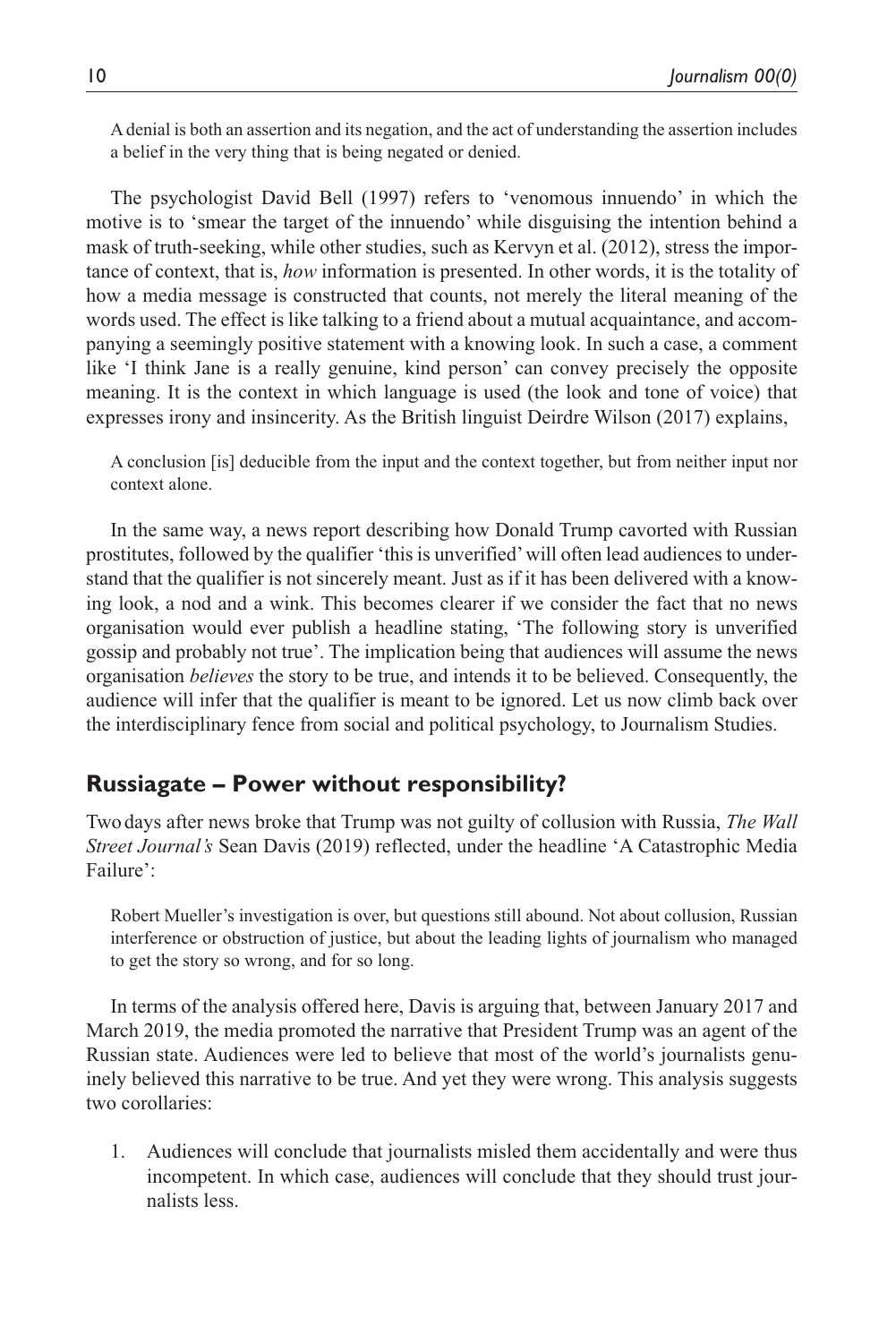2. Audiences will conclude that journalists deliberately misled them. In which case, audiences will also conclude that they should trust journalists less.

Journalist Matt Taibbi, author of the anti-Trump book *Insane Clown President*, shares Davis' analysis that Russiagate has done serious damage to journalism. Taibbi (2019a) compares the way the media uncritically accepted the credibility of the Steele dossier, with the way journalists accepted Tony Blair's 2003 'dodgy dossier', which was used to justify the Iraq War:

Either Trump is a compromised foreign agent, or he isn't. If he isn't, news outlets once again swallowed a massive disinformation campaign, only this error is many orders of magnitude more stupid than any in the recent past, WMD included. Honest reporters like ABC's Terry Moran understand: Mueller coming back empty-handed on collusion means a 'reckoning for the media'.

Taibbi argues that for some news organisations, Russiagate was an irresistible temptation to boost circulation or ratings by offering a diet of innuendo and partisan political narrative. Taibbi (2019b) singles out Rachel Maddow whose MSNBC show 'transformed into the "Trump is a Russian Agent" show, in which each night a new piece of the conspiracy would be stitched into view for audiences':

The Russia story helped make Rachel Maddow the #1 cable news host in the country in 2017, smashing her Obama-era ratings. Her ascent continued through early 2019, when she eclipsed 3 million viewers for the first time.

Journalist Caitlin Johnstone (2019) also argues that the world's media were reckless in uncritically promoting a narrative which proved to be little more than a false conspiracy theory:

You can understand, then, how a populace who is consuming repetitive assertions, innuendo, and incriminating questions on a daily basis through the screens that they look at many times a day could be manipulated into believing that Robert Mueller would one day reveal evidence which will lead to the destruction of the Trump administration. The repetition leads to belief, the belief leads to trust.

Donald Trump meanwhile lost no time in rubbing salt in journalism's wounds. In a series of Tweets he attacked the fake news to which he claimed he had been subjected. He called, for example, for Pulitzer Prizes to be returned (Trump, 2019b):

So funny that The New York Times & The Washington Post got a Pulitzer Prize for their coverage (100% NEGATIVE and FAKE!) of Collusion with Russia – And there was No Collusion! So, they were either duped or corrupt? In any event, their prizes should be taken away by the Committee!

While at a rally at Grand Rapids Michigan (Trump, 2019c) he told supporters, 'the collusion delusion is over' and accused the media of conspiring against him to manipulate public opinion: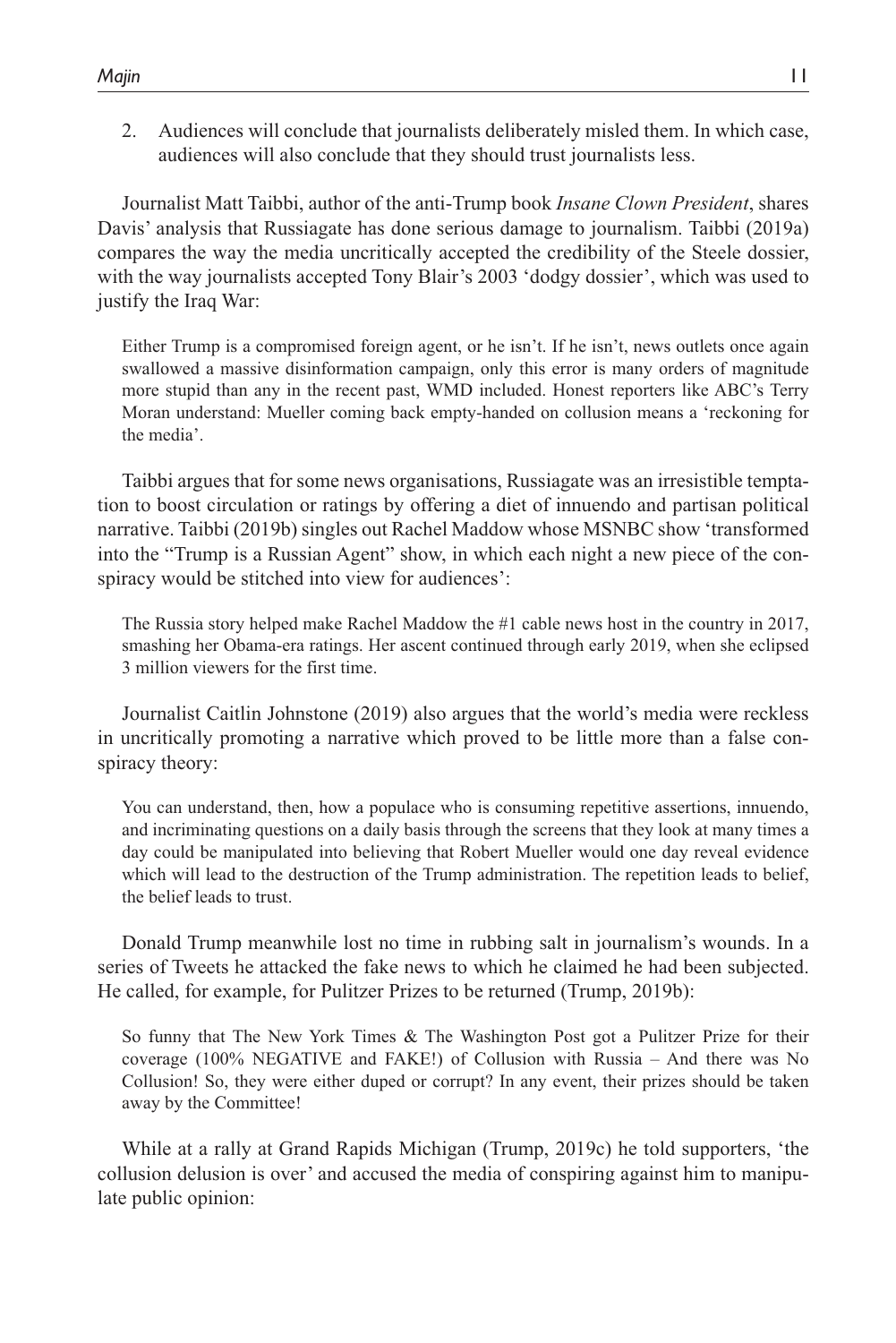The crazy attempt by the Democrat Party, and the fake news media right back there [points], and the deep state to overturn the results of the 2016 election have failed . . . This was nothing more than a sinister effort to undermine our historic election victory and sabotage the will of the American people . . . The Russia witch-hunt was a plan by those who lost the election to try and illegally regain power . . . with an elaborate hoax.

This pro-Trump counternarrative was taken up by Lou Dobbs, on Fox News. Dobbs explained that (Trump, 2019a)

They tried to overthrow the Trump presidency and our republic in what has amounted to now the biggest political scandal in American history. It's about to get larger.

A more measured analysis came from Tim Murtaugh, the Whitehouse's Director of Communications. In a letter sent to TV producers, Murtaugh called for 'introspection':

The American people have been bombarded by these accusations, through the media, for two long years. They have been told that their legitimately elected president had colluded with Russia – a claim proven to be false. At this point, there must be introspection from the media who facilitated the reckless statements.

News organisations responded by pleading innocence and arguing that they were simply doing their job. For example, CNN president Jeff Zucker explained (Chozick, 2019),

We are not investigators. We are journalists, and our role is to report the facts as we know them, which is exactly what we did, Mr. Zucker said in an email. A sitting president's own Justice Department investigated his campaign for collusion with a hostile nation. That's not enormous because the media says so. That's enormous because it's unprecedented.

The difficulty with this defence is that it offers a false dichotomy. It disingenuously suggests that the choice was either to ignore the story completely, or to promote a single narrative over a 2-year period. It suggests there was no middle road which could have been taken – for example, making greater use of the journalistic norms of objectivity and impartiality. Such a middle road, it may be argued, would have placed more emphasis to the truth-telling role of journalism. In this model journalism is a process of evidencebased, critical investigation. Its purpose is to supply reliable information on which citizens can base their decisions and opinions. To be useful, this information should be accurate and impartial – in a word 'true'. Underpinning this endeavour therefore is the motive to be truthful. As Jackie Harrison (2005) observes, 'News has an orientation towards truth through a truthful account of contemporary events' (p. 3). Or, to borrow from the philosopher Bernard Williams (2004), the authority of journalists 'must be rooted in their truthfulness' (p. 14).<sup>1</sup>

# **Journalistic impartiality: Russiagate and the BBC**

It is difficult to assess these issues because different news organisations will have different commercial and ideological goals, while at the same time insisting that their 'real goal' is the truth-telling function of journalism. For example, Fox News and MSNBC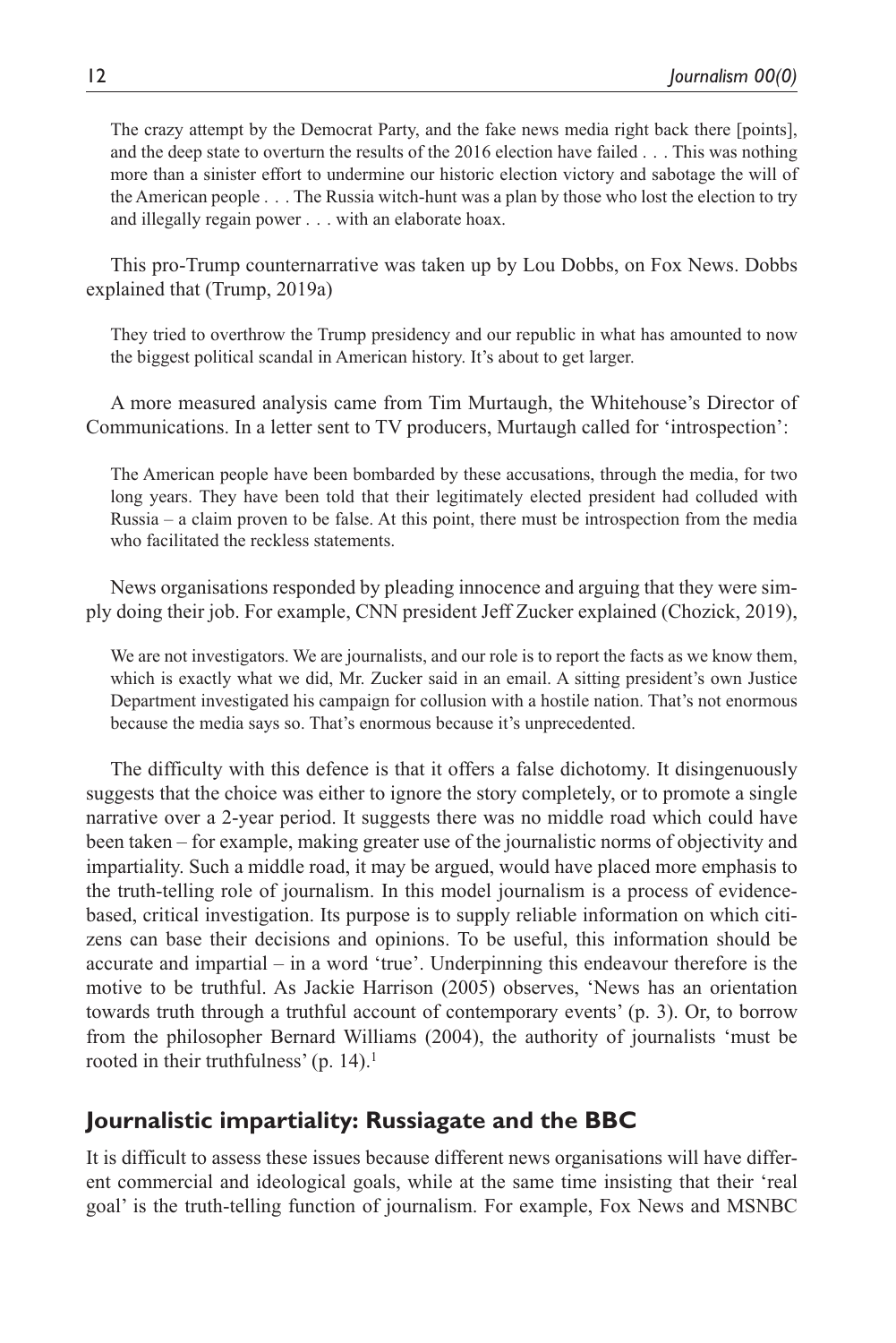may be motivated to supply pro-Trump and anti-Trump narratives to their respective audiences. It may be helpful, therefore, to focus on the journalism of a single news organisation – one which unambiguously positions itself as non-partisan and apolitical. In this context, the BBC may be considered an appropriate choice. This is not to naively claim that BBC journalists possess supernatural gifts of objectivity, merely that it should be easier to reflect on the use of narrative repetition and innuendo in the journalism of a public service broadcaster which claims to be non-partisan.

Let us first note the regulatory framework. In the United States, journalists are not under any formal obligation to report news impartially. The First Amendment protects free speech, freedom of the press and consequently the right to report the news partially. In the United Kingdom the situation is different. While newspapers are free to produce partial, partisan news, TV and radio news are not. OFCOM's (2017) Broadcasting Code states that

News, in whatever form, must be reported with due accuracy and presented with due impartiality.

The BBC, which is publicly funded via the license fee, states that it aspires to the highest standards of journalistic impartiality. For example, speaking just 3days before the Mueller verdict, Lord Hall (2019), the Director General of the BBC, described impartiality as a 'core value' and vowed to report all sides of news stories, 'without fear or favour – no matter how inconvenient they might prove to be':

It's fundamental to our mission to make sure all views and voices are heard . . . It's too easy today to listen to just one side of the debate, and not test ourselves against where others are coming from. It's too easy to end up insulating ourselves from the experience of those we feel distant from.

The BBC's coverage of Russiagate was extensive. For example, during July 2018 alone, BBC Online published 183 stories which included the words 'Trump' and 'Russia'.2 That's an average of almost six stories per day, which of course excludes all broadcast output (TV and radio). A search of the BBC website for the word 'Trump' returns 886,000 results, whereas a search for 'Trump AND Russia' returns 228,000 results – a ratio of 25per cent. A similar search, restricted to September 2018, returns 96 and 24 results, respectively.<sup>3</sup> This is also a 25 per cent ratio – suggesting that approximately a quarter of all BBC online stories which referred to President Trump, also mentioned Russia – at least during certain months. While this may not be fully representative of all BBC output, it is a useful indicative sample. In sum, as the corporation itself admitted (Vaidyanathan, 2019),

It was more gripping than any box set we could get our hands on. Over two years, the investigations into Russian interference in the US election, and whether the Trump campaign colluded with the Kremlin, delivered daily developments and drama worthy of anything seen in House of Cards.

Is it possible to detect whether the BBC's coverage was coloured by a particular narrative? Specifically, is there evidence of journalistic innuendo and illusion of truth effect?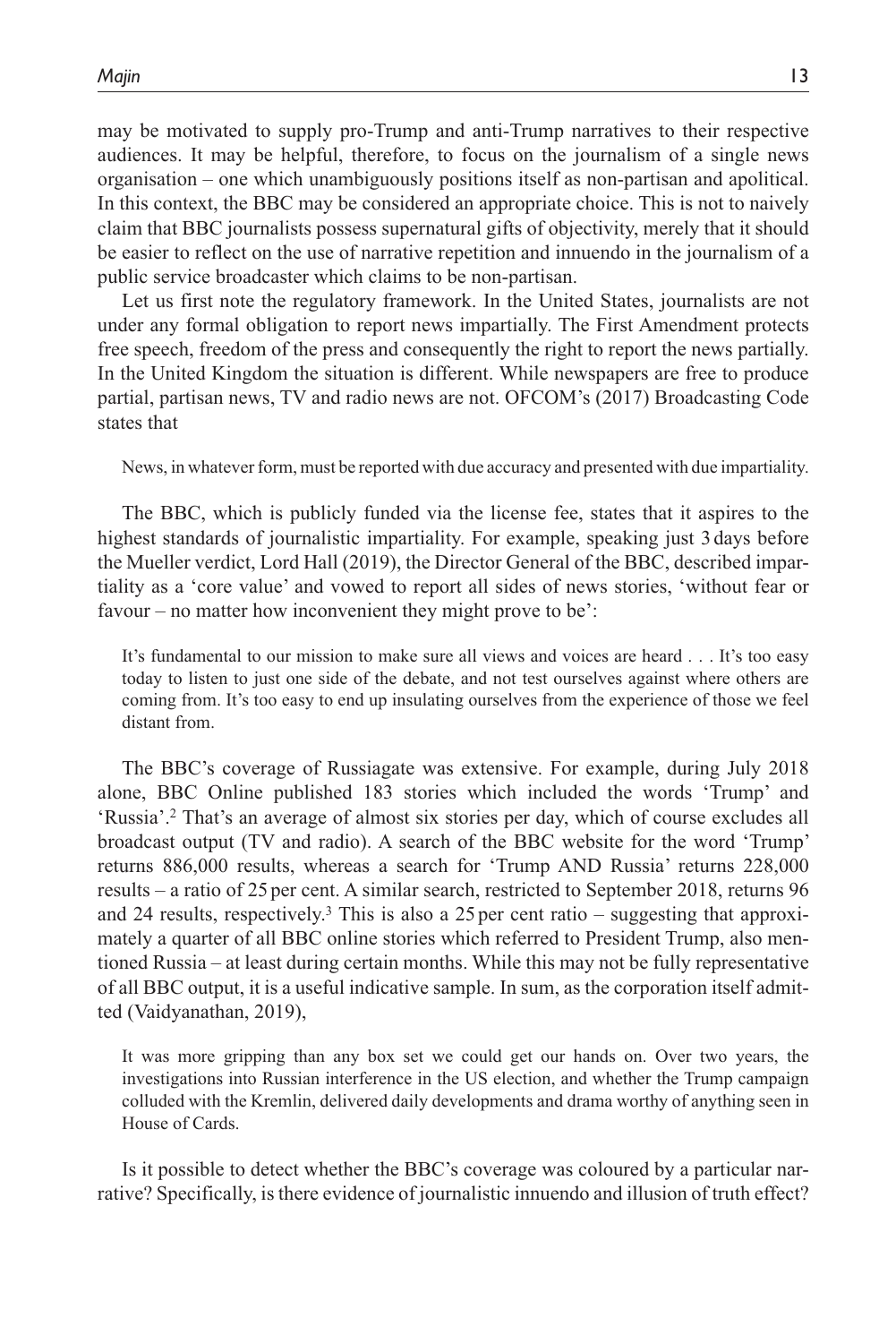I will argue that there is ample *prima facie* evidence to suggest the BBC did fall into the trap of narrative repetition, along with the frequent reporting of pseudo-fact, and opinion presented as fact. For example, in an article entitled *Russia: The 'cloud' over the Trump White House* (BBC, 2018), audiences were reminded that

Buzzfeed published a dossier compiled by Christopher Steele, a former British intelligence official and Russia expert, which alleged that Moscow had compromising material on the thenpresident-elect, making him liable to blackmail. Among the various memos in the dossier was an allegation that Mr Trump had been recorded by Russian security services consorting with prostitutes at a Moscow hotel.

The article contained brief qualifiers such as 'Mr Trump dismissed the claims as fake news' (BBC, 2018). This example, because it repeats allegations at length, can be considered innuendo-laden reporting, which triggers the illusion of truth effect. As we have seen, the presence of very short qualifiers does nothing to disrupt this effect.

Elsewhere, for example in January 2019, the prestigious BBC TV *Newsnight* programme reported that Donald Trump had instructed his former lawyer 'to lie' on his behalf. The story was based entirely on repeating allegations from the Buzzfeed website. This enabled the BBC to report pseudo-fact. *Newsnight* reported (Unger, 2019),

The inquiry into possible collusion with Russia by the Trump campaign has yielded an allegation which has been called 'one of the most serious to date'. Online news magazine Buzzfeed has reported that Donald Trump asked his former lawyer Michael Cohen to lie to Congress about plans to build a Trump Tower in Moscow.

*Newsnight* then ran a video report, followed by a studio interview to 'assess these latest allegations'. The interviewee was Craig Unger, author of *House of Trump, House of Putin: The Untold Story of Donald Trump and the Russian Mafia.* Unger's assessment did not question the allegations, but instead amplified them. At the very bottom of the link the BBC added the brief qualifier (Unger, 2019):

Mr Mueller's office said the report by Buzzfeed was 'not accurate'.

This is a noteworthy qualifier because it undermines the legitimacy of the entire story, and exposes the Buzzfeed allegation as lacking credibility. It begs the question of why the BBC chose to run a story it knew, from official sources, to be 'not accurate'?

In another example the BBC reported a series of 'explosive' allegations contained in a new book, Michael Wolff's *Fire and Fury: Inside the Trump White House.* The BBC provided analysis from its North American reporter Anthony Zurcher (2018b) to accompany the book's claims, the first of which was that

According to the book, former White House chief strategist Steve Bannon thought a meeting between Donald Trump Jr and a group of Russians was 'treasonous'.

This reduces to pseudo-fact because what the BBC is reporting is that the opinion of an author, and the opinion of a former Trump advisor, is that Donald Trump was 'treasonous'. To this hearsay, Zurcher provides a third layer of opinion. For example (Zurcher, 2018b),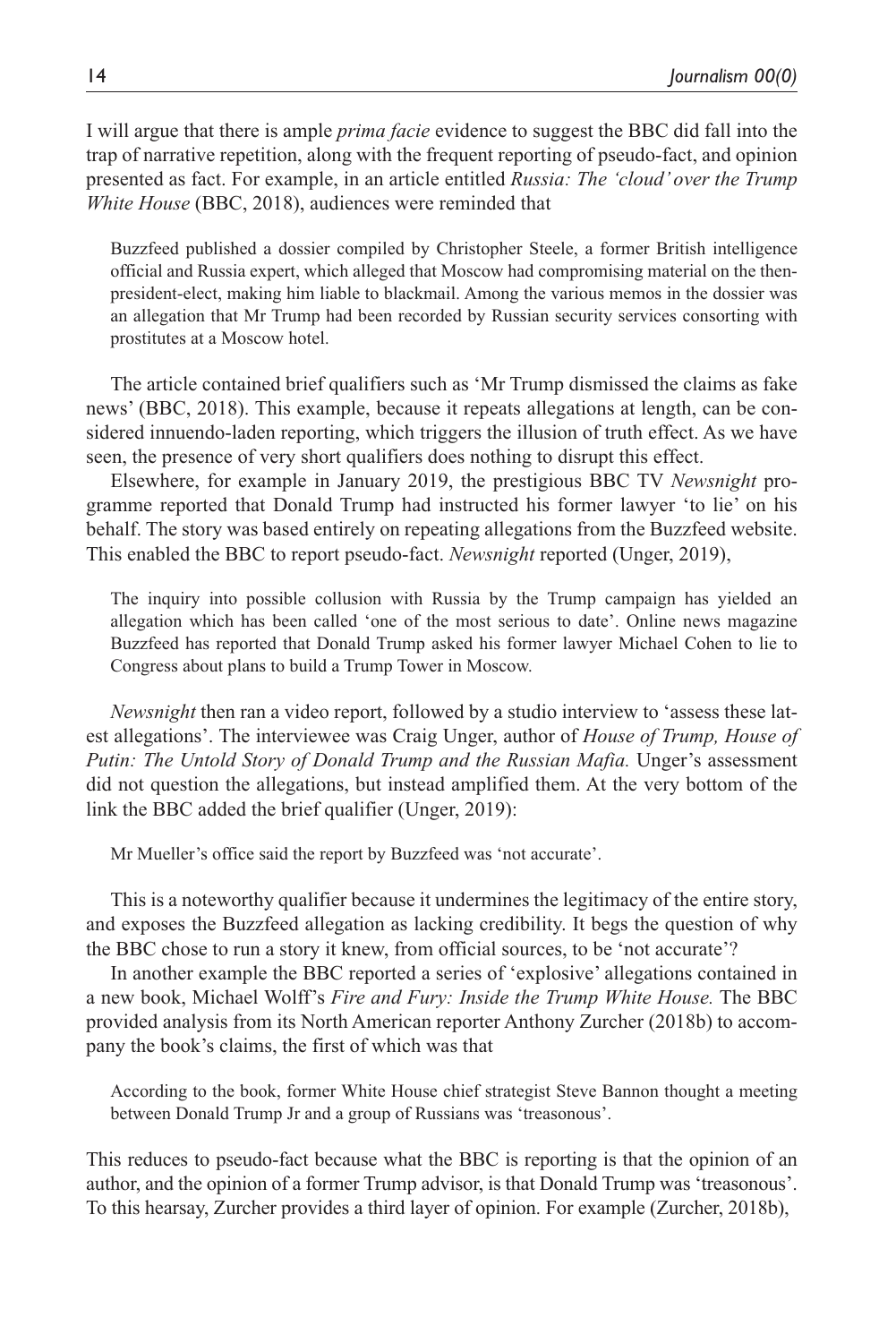In just a few sentences, Bannon manages to detonate a bomb under the White House's efforts to downplay the significance of that fateful June meeting in Trump Tower and their attempt to dismiss Robert Mueller's inquiry as a partisan witchhunt.

The lengthy article is accompanied by a single qualifier: The White House said the book was full of 'false and misleading accounts'.

This sort of journalism makes it very difficult for the BBC to avoid the charge that it is guilty of promoting the narrative that Trump was guilty of Russian collusion. As we have noted, the psychological mechanisms at work, when audiences are presented with a persistent journalistic narrative, is to ignore the qualifiers.

Finally, let us reflect on how the BBC responded to the news that the Mueller enquiry had found no evidence of Russian collusion. The BBC's flagship radio news programme *Today* carried the story in its prestigious 7.50 a.m. slot. BBC presenter Justin Webb interviewed the corporation's North America Editor John Sopel who told listeners that the affair was now concluded. In Sopel and Webb's (2019) words, 'I think America is going to move on'.

Webb, referring to Taibbi's WMD analysis, asked Sopel,

Is this a reckoning, a moment of reckoning, for the media as well? I've seen it described as a 'weapons of mass destruction' moment, in other words that they bought into a narrative that they really shouldn't have done?

To which Sopel replied using Zucker's argument that the media were simply reporting facts:

I think it would have been very difficult for any section of the media not to report on the fact that a special counsel had been appointed, that some people had been charged and put in prison as a result of things that they did. That is the media doing its job and holding power to account.

What is noteworthy here is the absence of any reference to the 'other half' of the story; that is, the pro-Trump counternarrative that Russiagate was a Mccarthyesque witch-hunt based on a hoaxical dossier. The BBC's approach is to frame this out. In Sopel's words (Sopel and Webb, 2019), 'There's nothing to see here, let's move on'. A second observation is how the BBC distances itself from 'the media'. Webb's use of the third-person, as in, '*They* bought into a narrative that *they* really shouldn't', frames out the BBC's own role in promoting the Russiagate narrative, and absolves the corporation from the necessity of reflecting on its own reportage.

# **Discussion – A circular firing squad**

Media effects, that is, how audiences read journalism, are complex, dynamic and imperfectly understood. This article has sought to streamline a familiar triptych of ideas to create a more user-friendly concept; the news narrative. This concept has then been enriched with insights from cognitive psychology relating to the innuendo and illusion of truth effects. Doing this, however, creates its own methodological questions, such as how news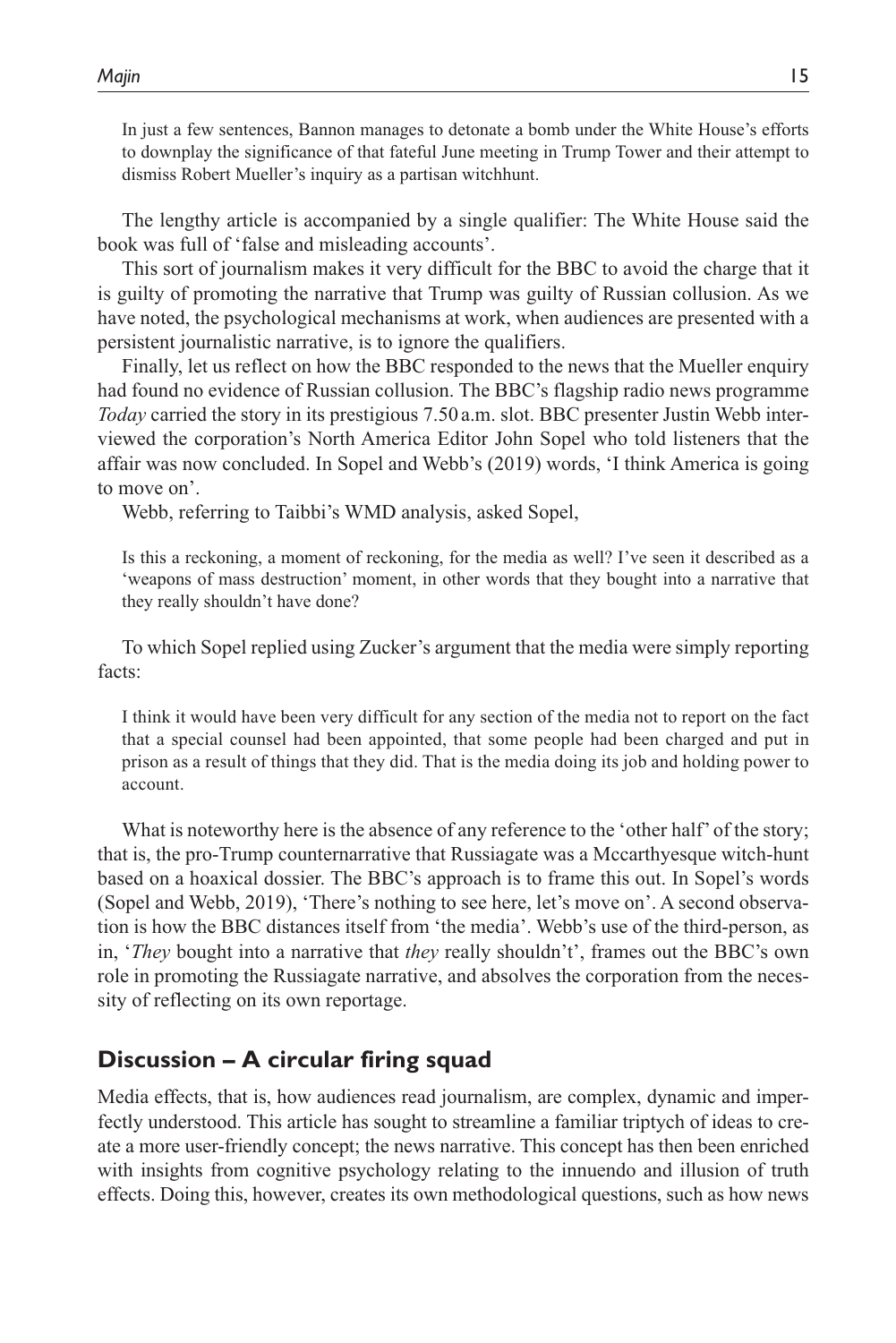narratives can be identified, and issues arising from subjective qualitative analysis.<sup>4</sup> Nonetheless, the analysis presented here is offered as a useful tool for future researchers.

Speaking shortly after the Mueller verdict (though not about it), former president Barack Obama gave a speech in which he warned that intolerance of uncomfortable views is to retreat from democracy and harm ourselves. Obama (2019) described the process as self-defeating in the long term because it creates a 'circular firing squad':

One of the biggest challenges we all have . . . is how do we remain true to our values and our principles while recognising that . . . you never get 100% of what you want. Because somebody else is going to have a slightly different set of interests, or a slightly different set of values.

Applying Obama's metaphor to journalism, we might ask: Did media coverage of Russiagate amount to a circular firing squad? Were the world's journalists seduced by the easy charms of reporting pseudo-fact and innuendo? Did doing so generate an illusion of truth which consumed journalists as well as their audiences? Most importantly, what will the long-term cost be to audience trust, of the sustained repetition of a news narrative which turned out to be untrue?

#### **Funding**

The author(s) received no financial support for the research, authorship and/or publication of this article.

#### **ORCID iD**

Graham Majin **<https://orcid.org/0000-0001-8151-5134>** 

#### **Notes**

- 1. Given space constraints, I am not able to discuss the philosophical issues involved here.
- 2. Google search term: site: bbc.co.uk 'Trump AND Russia' 1–31 July 2018. Search conducted on 14 July 2019.
- 3. Bing search terms: site: bbc.co.uk 'Trump' and 'Trump AND Russia'. Searches conducted on 14 July 2019.
- 4. For a discussion, see Altheide (2013).

#### **References**

Altheide D (2013) *Qualitative Media Analysis*. Los Angeles, CA: SAGE.

BBC (2018) Available at: <https://www.bbc.co.uk/news/world-us-canada-38966846>

Bell D (1997) Innuendo. *Journal of Pragmatics* 27: 35–59.

- Bensinger K, Elder M and Schoofs M (2017) These reports allege Trump has deep ties to Russia. Available at: [https://www.buzzfeednews.com/article/kenbensinger/these-reports-allege-trump](https://www.buzzfeednews.com/article/kenbensinger/these-reports-allege-trump-has-deep-ties-to-russia) [-has-deep-ties-to-russia](https://www.buzzfeednews.com/article/kenbensinger/these-reports-allege-trump-has-deep-ties-to-russia)
- Buozis M and Creech B (2018) Reading news as narrative. *Journalism Studies* 19: 1430–1446.
- Chozick A (2019) After Mueller report, news media leaders defend their work. *The New York Times*, 25 March. Available at: [https://www.nytimes.com/2019/03/25/business/media/mueller-report](https://www.nytimes.com/2019/03/25/business/media/mueller-report-media.html) [-media.html](https://www.nytimes.com/2019/03/25/business/media/mueller-report-media.html)

Cohen B (1963) *The Press and Foreign Policy*. Princeton, NJ: Princeton University Press.

Davis S (2019) A catastrophic media failure. Available at: [https://www.wsj.com/articles/a](https://www.wsj.com/articles/a-catastrophic-media-failure-11553555444) [-catastrophic-media-failure-11553555444](https://www.wsj.com/articles/a-catastrophic-media-failure-11553555444)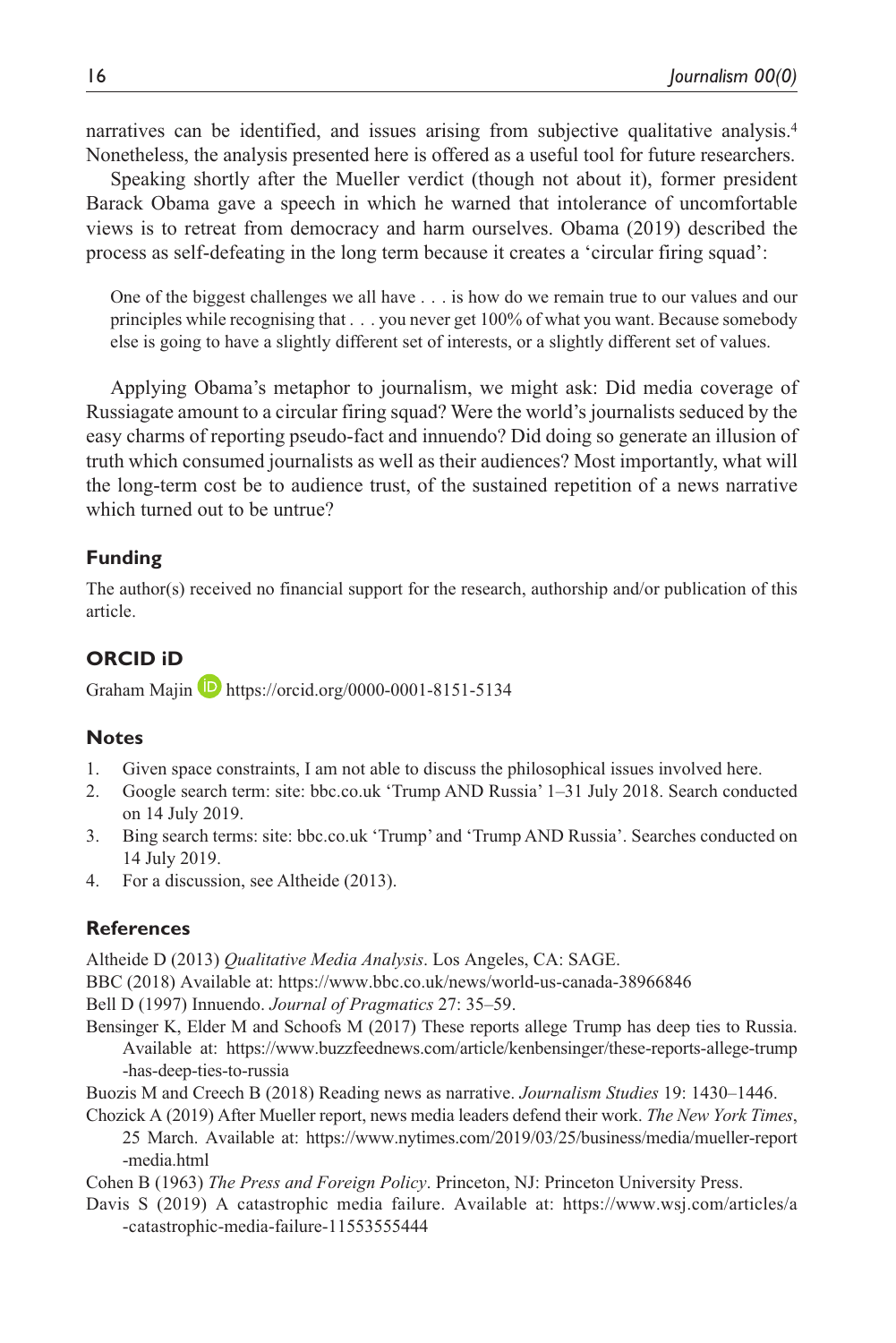- De Keersmaecker J and Roets A (2017) Fake news: Incorrect, but hard to correct. *Intelligence* 65: 107–110.
- Domke D (1998) Media priming effects. *Communications Abstracts* 21(6): 51–74.
- Entman R (1993) Framing: Toward clarification of a fractured paradigm. *Journal of Communication* 43(4): 51–58.
- Fazio L, Brashier NM, Payne BK, et al. (2015) Knowledge does not protect against illusory truth. *Journal of Experimental Psychology* 144(5): 993–1002.
- Geiger S and Newhagen J (1993) Revealing the black box. *Journal of Communication* 43(4): 42–45.
- Gilbert D, Tafarodi RW and Malone PS (1993) You can't not believe everything you read. *Journal of Personality and Social Psychology* 65(2): 221–233.
- Hall T (2019) BBC and the future of news. Available at: [https://www.bbc.co.uk/mediacentre](https://www.bbc.co.uk/mediacentre/speeches/2019/tony-hall-lords) [/speeches/2019/tony-hall-lords](https://www.bbc.co.uk/mediacentre/speeches/2019/tony-hall-lords)
- Harrison J (2005) *News*. Florence: Routledge.
- Hasher L (1977) Frequency and the conference of referential validity. *Journal of Verbal Learning and Verbal Behavior* 16(1): 107–112.
- Iyengar S, Peters MD and Kinder DR (1982) Experimental demonstrations of the 'not-so-minimal' consequences of television news programs. *The American Political Science Review* 76(4): 848–858.
- Johnstone C (2019) The illusory truth effect. Available at: [https://medium.com/@caityjohnstone](https://medium.com/@caityjohnstone/the-illusory-truth-effect-how-millions-were-duped-by-russiagate-61199bfbe325) [/the-illusory-truth-effect-how-millions-were-duped-by-russiagate-61199bfbe325](https://medium.com/@caityjohnstone/the-illusory-truth-effect-how-millions-were-duped-by-russiagate-61199bfbe325)
- Kervyn N, Bergsieker HB and Fiske ST (2012) The innuendo effect: Hearing the positive but inferring the negative. *Journal of Experimental Social Psychology* 48: 77–85.
- Kristof N (2017a) Donald Trump: Kremlin employee of the month? Available at: [https://www](https://www.nytimes.com/2017/01/14/opinion/sunday/donald-trump-kremlin-employee-of-the-month.html) [.nytimes.com/2017/01/14/opinion/sunday/donald-trump-kremlin-employee-of-the-month](https://www.nytimes.com/2017/01/14/opinion/sunday/donald-trump-kremlin-employee-of-the-month.html) [.html](https://www.nytimes.com/2017/01/14/opinion/sunday/donald-trump-kremlin-employee-of-the-month.html)
- Kristof N (2017b). There's a smell of treason in the air. Available at: [https://www.nytimes](https://www.nytimes.com/2017/03/23/opinion/theres-a-smell-of-treason-in-the-air.html) [.com/2017/03/23/opinion/theres-a-smell-of-treason-in-the-air.html](https://www.nytimes.com/2017/03/23/opinion/theres-a-smell-of-treason-in-the-air.html)
- Lang A (2003) Where the mind meets the message. *Journal of Broadcasting & Electronic Media* 47(4): 650–655.
- Le Bon G (1896, 2000) *The Crowd: A study of the popular mind*. Batoche, Kitchener 72.
- Lyotard J (1979) *The Postmodern Condition*. Manchester: Manchester University Press.
- McCombs M, Shaw D and Weaver D (1997, 2009) *Communication and Democracy*. New York: Routledge.
- McCombs M (2003) The agenda-setting role of the mass media. Available at: [http://www](http://www.infoamerica.org/documentos_pdf/mccombs01.pdf) [.infoamerica.org/documentos\\_pdf/mccombs01.pdf](http://www.infoamerica.org/documentos_pdf/mccombs01.pdf)
- Mihelj S, Bajt V and Pankov M (2009) Television news, narrative conventions and national imagination. *Discourse & Communication* 3(1): 57–78.
- Miskimmon A (2014) *Strategic Narratives: Communication Power and the New World Order*. New York: Routledge.
- Mueller R (2019) Report into Russian interference. Available at: [https://assets.documentcloud.org](https://assets.documentcloud.org/documents/5955997/Muellerreport.pdf) [/documents/5955997/Muellerreport.pdf](https://assets.documentcloud.org/documents/5955997/Muellerreport.pdf)
- Nadarevic L (2014) Initial judgment task. *Consciousness and Cognition* 23: 74–84.
- Obama B (2019) Available at:<https://youtu.be/ok74Mgk0sxg>
- OFCOM (2017) Broadcasting code. Available at: [https://www.ofcom.org.uk/tv-radio-and-on](https://www.ofcom.org.uk/tv-radio-and-on-demand/broadcast-codes/broadcast-code) [-demand/broadcast-codes/broadcast-code](https://www.ofcom.org.uk/tv-radio-and-on-demand/broadcast-codes/broadcast-code)
- Papacharissi Z (2015) Affective publics and structures of storytelling: Sentiment, events and mediality. *Information, Communication & Society* 19: 307–324.
- Robson S and Sassoon L (2017) Available at: [https://www.mirror.co.uk/news/world-news/donald](https://www.mirror.co.uk/news/world-news/donald-trump-prostitutes-russia-report-9600442) [-trump-prostitutes-russia-report-9600442](https://www.mirror.co.uk/news/world-news/donald-trump-prostitutes-russia-report-9600442)